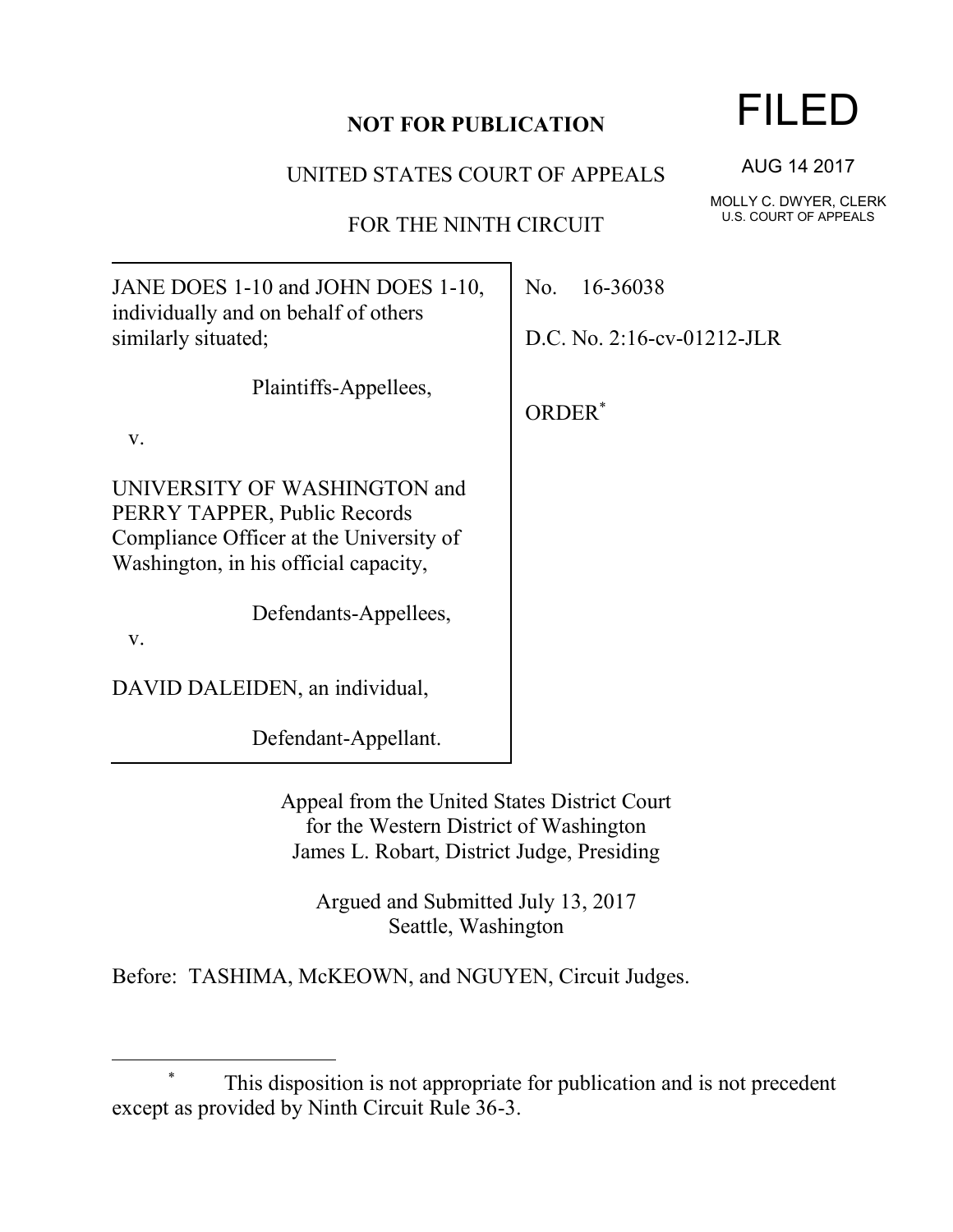After David Daleiden requested public records from the University of Washington under Washington's Public Records Act, a group of individuals known as the "Doe Plaintiffs" brought this putative class action against Daleiden and the University to compel redaction of any personal identifying information in the records. Daleiden now appeals the district court's grant of a preliminary injunction prohibiting disclosure of "all personally identifying information or information from which a person's identity could be derived with reasonable certainty." We have jurisdiction under 28 U.S.C. § 1292(a)(1).

"[A] preliminary injunction is an extraordinary and drastic remedy, one that should not be granted unless the movant, *by a clear showing*, carries the burden of persuasion." *Mazurek v. Armstrong*, 520 U.S. 968, 972 (1997) (per curiam) (citation omitted). We review the grant of a preliminary injunction for abuse of discretion and may remand where a district court's findings of fact and conclusions of law supporting the injunction are insufficient to permit meaningful review. *Fed. Trade Comm'n v. Enforma Nat. Prods., Inc.*, 362 F.3d 1204, 1211–12 (9th Cir. 2004). Here, a remand is appropriate.

The district court relied on a blanket finding that the entire putative class was engaged in protected First Amendment activity—a class that the University says could be as large as 600 people, although notices were sent to only 156 people according to the record.The district court then found that the entire putative class

2 a set of  $\sim$  2 a set of  $\sim$  2 a set of  $\sim$  2 a set of  $\sim$  3 a set of  $\sim$  3 a set of  $\sim$  3 a set of  $\sim$  3 a set of  $\sim$  3 a set of  $\sim$  3 a set of  $\sim$  3 a set of  $\sim$  3 a set of  $\sim$  3 a set of  $\sim$  3 a set of  $\sim$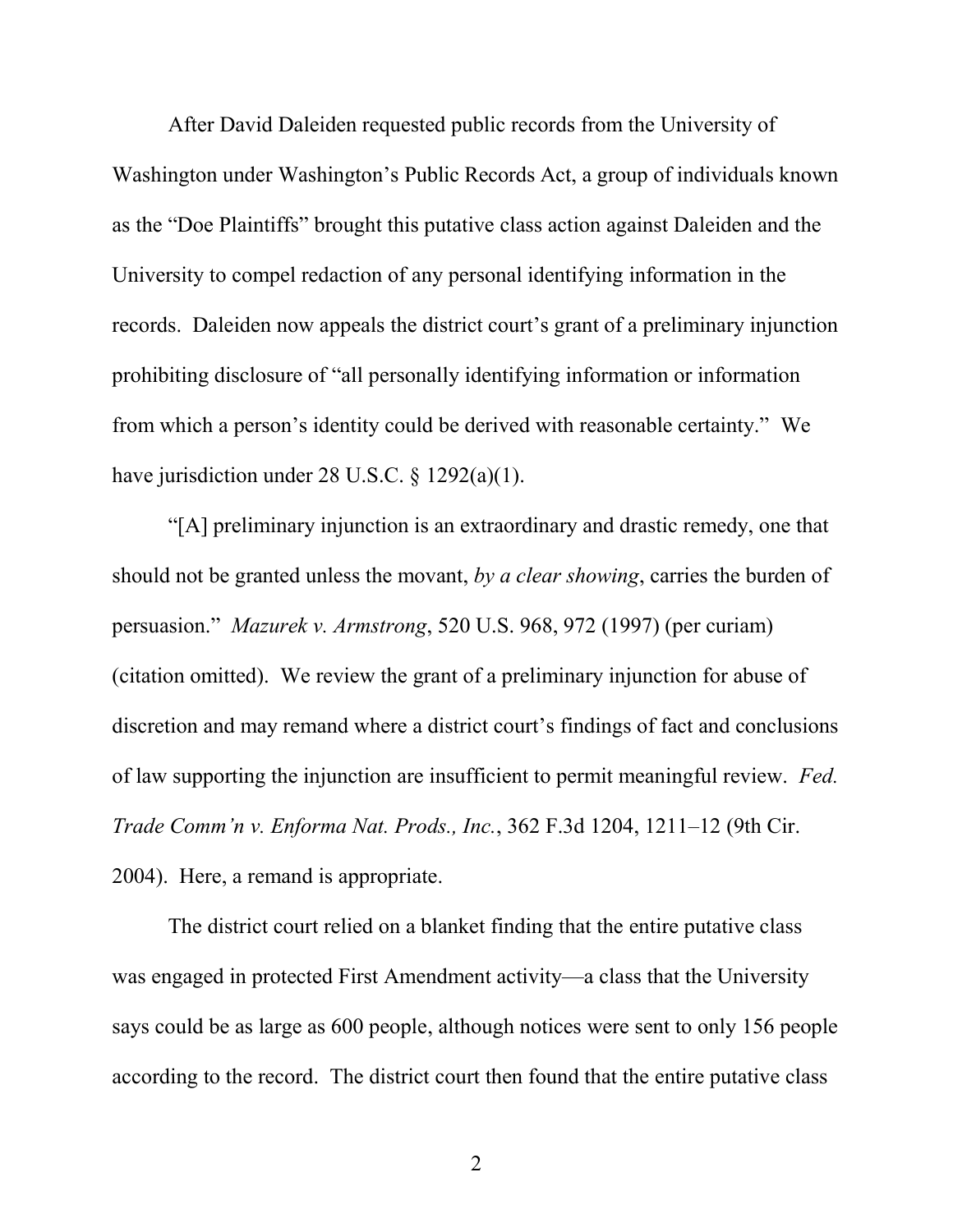would likely face threats, harassment, and violence if the records were disclosed without redaction, a danger that the court concluded would impermissibly chill protected First Amendment activity.

To prevail on their First Amendment claim, the Doe Plaintiffs must show that particular individuals or groups of individuals<sup>1</sup> were engaged in activity protected by the First Amendment and "show 'a reasonable probability that the compelled disclosure of personal information will subject'" those individuals or groups of individuals "to threats, harassment, or reprisals" that would have a chilling effect on that activity. *See John Doe No. 1 v. Reed*, 561 U.S. 186, 200 (2010) (quoting *Buckley v. Valeo*, 424 U.S. 1, 74 (1976)) (brackets omitted). Although we agree with the district court that there may be a basis for redaction where disclosure would likely result in threats, harassment, and violence, the court's order did not address how the Doe Plaintiffs have made the necessary clear showing with specificity as to the different individuals or groups of individuals who could be identified in the public records. The district court also made no

l

 $<sup>1</sup>$  The Doe Plaintiffs' motion to certify a class is currently pending in the district</sup> court. The district court may choose to rule on that motion before revisiting the preliminary injunction if creating sub-classes would be useful and appropriate. Considerations of commonality under Federal Rule of Civil Procedure 23 may bear some similarity to those related to particular individuals' entitlement to a preliminary injunction. We leave the timing of these decisions to the district court's discretion and note that a class-certification ruling is not a predicate to reissuing the preliminary injunction.